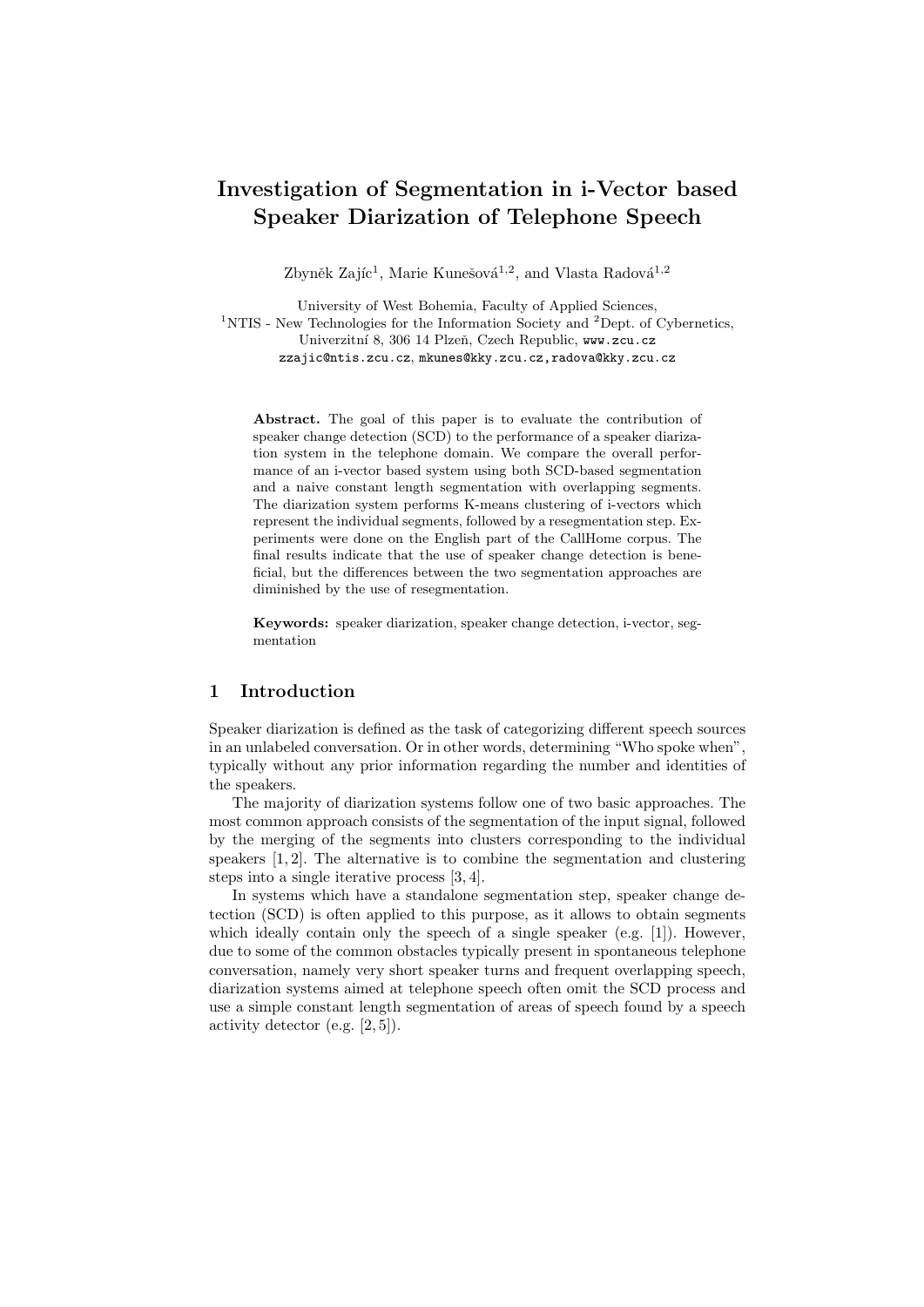

Fig. 1. Diagram of the diarization process.

In this paper, we compare the two segmentation approaches on telephone data from the CallHome corpus [15]. Our goal is to determine whether the SCD approach offers any improvement under such conditions.For this purpose, we implement an i-vector based speaker diarization system. The use of i-vectors in speaker diarization has become increasingly popular in recent years  $[2, 5]$ , following their success in speaker recognition tasks [6, 7].

This paper is organized as follows: The i-vector based speaker diarization system is described in Section 2. In Section 3, two approaches to segmentation are introduced: segmentation with constant length segments and segmentation based on SCD. The i-vector extraction is explained in Section 4, clustering using K-means in Section 5 and the resegmentation step is described in Section 6. The comparison of the efficiency of the two proposed segmentation approaches is presented in Section 7.

## 2 Speaker Diarization System

Our speaker diarization system is based on the use of i-vectors to represent segments of speech, as introduced in [8]. The diarization process starts with the extraction of acoustic features from the conversation and the identification of the regions of speech by a voice activity detector. Following this, the non-speech regions are discarded and the rest is split into short segments, using SCD-based or constant length segmentation. In the next step, a single i-vector is extracted from each segment and the i-vectors are clustered using cosine distance in order to determine which parts of the signal were produced by the same speaker. Finally, the system iteratively performs resegmentation using a similar i-vector based clustering process, followed by a single iteration using GMMs to refine the final results. A diagram of our diarization system can be seen in Figure 1 and the main steps are described in detail in the following sections.

## 3 Segmentation

The purpose of the segmentation step of a speaker diarization system is to divide an audio recording into short segments, so that they can be subsequently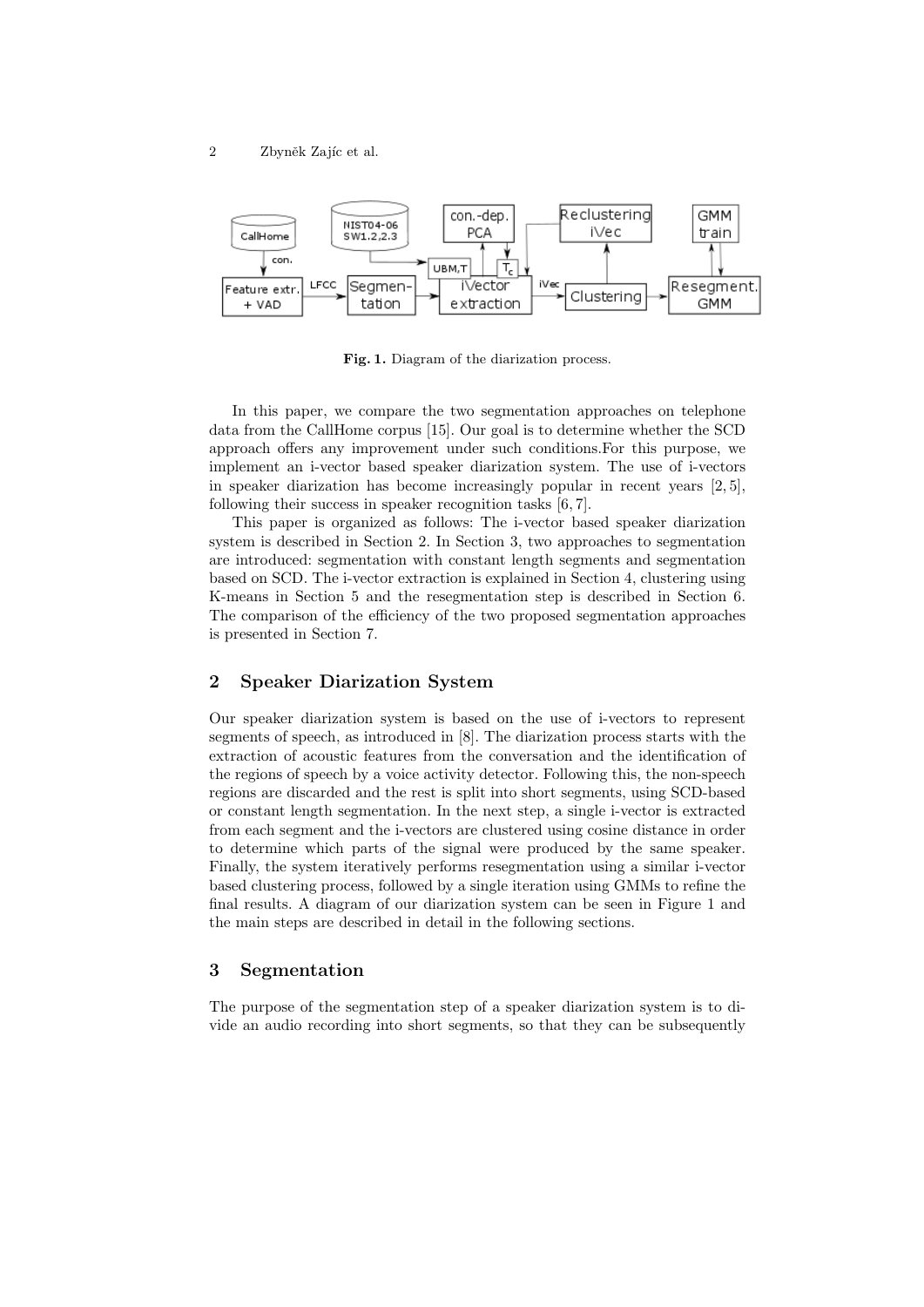merged into clusters corresponding to the individual speakers. The length of the segments should be enough to allow the extraction of speaker-identifying information, in our case represented by an i-vector, while limiting the risk of a speaker change being present within the segment, as may happen in longer segments, depending on the used method. In the following subsections, we describe the two segmentation approaches which were considered.

#### 3.1 Constant Length Segments

The naive approach to segmentation is to simply split the speech regions into short segments of fixed length. The main issue with this simple method is that the segment boundaries do not correspond in any way to the speaker change points and so many of the segments may contain the speech of more than one speaker. For this reason, it is preferable to use very short segments. On the other hand, a certain minimal duration is required for i-vector extraction. Typically, this is selected as 1-2 seconds of speech. As in [2], segment overlap is used to increase the amount of information contained in a single i-vector while retaining the same precision of the segmentation.

#### 3.2 Speaker Change Detection

The standard approach to speaker change detection consists of applying a pair of sliding windows on the signal and computing the distance between their contents. Speaker changes are then found at the boundary between the two windows, at the points in which the distance achieves a significant local maximum. An example of this approach can be found in [1].

Commonly used distance metrics include the Bayesian Information Criterion (BIC), Generalized Likelihood Ratio (GLR) and Kullback-Leibler divergence.

In our system, we use a GLR-based segmentation. In order to obtain segments of consistent length, comparable to the constant length approach described in Section 3.1, we use a two-step algorithm which incorporates a fixed minimum and maximum segment length.

In the first step of the segmentation, we identify a smaller number of the most likely speaker change points by performing standard GLR-based speaker change detection using two neighboring sliding windows of 2s with a step size of 0.1 s.

The distance between two windows  $X_i$  and  $X_j$  is calculated as

$$
d(X_i, X_j) = -\log GLR(X_i, X_j), \qquad (1)
$$

where  $GLR(X_i, X_j)$  is the generalized likelihood ratio, which is defined as

$$
GLR(i,j) = \frac{L(X_i \cup X_j|M)}{L(X_i|M_i) \cdot L(X_j|M_j)}
$$
\n
$$
(2)
$$

and is used to express whether  $X_i$  and  $X_j$  are better represented by a single model M or two different ones,  $M_i$  and  $M_j$  [9]. In our system, M,  $M_i$  and  $M_j$  are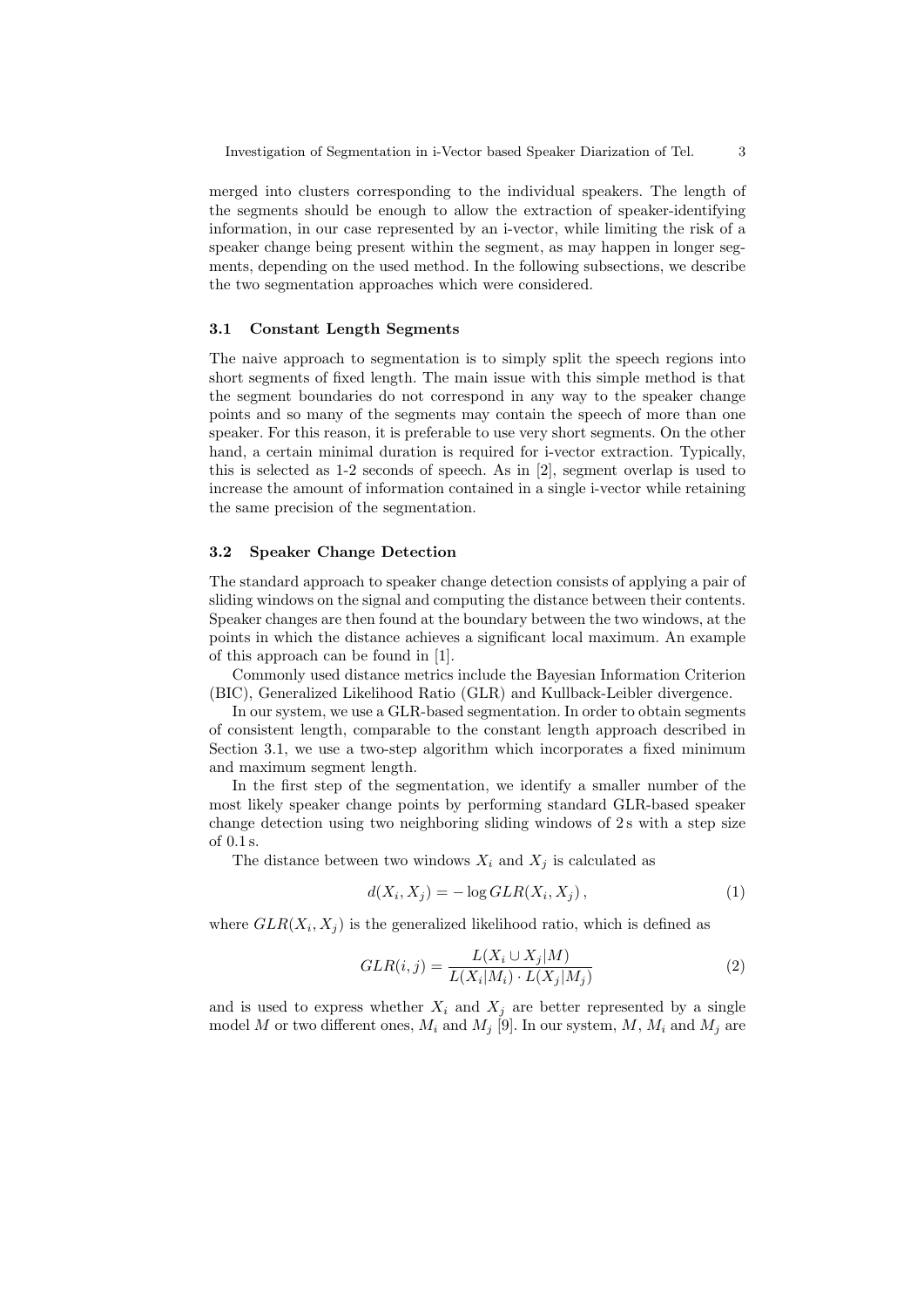

Fig. 2. The process of splitting longer segments.

single Gaussians with full covariance matrices, estimated from the corresponding data.

Likely speaker changes are identified as the locations of significant local maxima of the distances. For this purpose, we calculate the prominence of individual peaks in the distances and select those with values exceeding a threshold.

Peak prominence measures how much a given peak stands out within the signal and is calculated as follows: on each side of the peak, find the minimum of the signal that lies in the area between the peak and either the nearest higher point or the edge of the signal. The prominence of the peak is given as the difference between the value of the peak and the higher of the two minima.

The second step of the segmentation consists of further splitting any segments which are longer than the maximum allowed length. The point where a long segment is split is found in the following manner:

First, the system identifies an area where a split can occur, such that neither of the resulting new segments would be shorter than the minimum allowed length. If there are any peaks within this smaller area, the one with the highest prominence (as calculated during the first step of the segmentation) is selected as the new segment boundary. If no peaks are present, the segment is cut at the edge of the area, at the point where the distance is highest. Figure 2 illustrates this process.

# 4 Segment description

For each segment of parametrized conversation the supervector of statistics is accumulated. Subsequently, an i-vector is extracted from the supervector.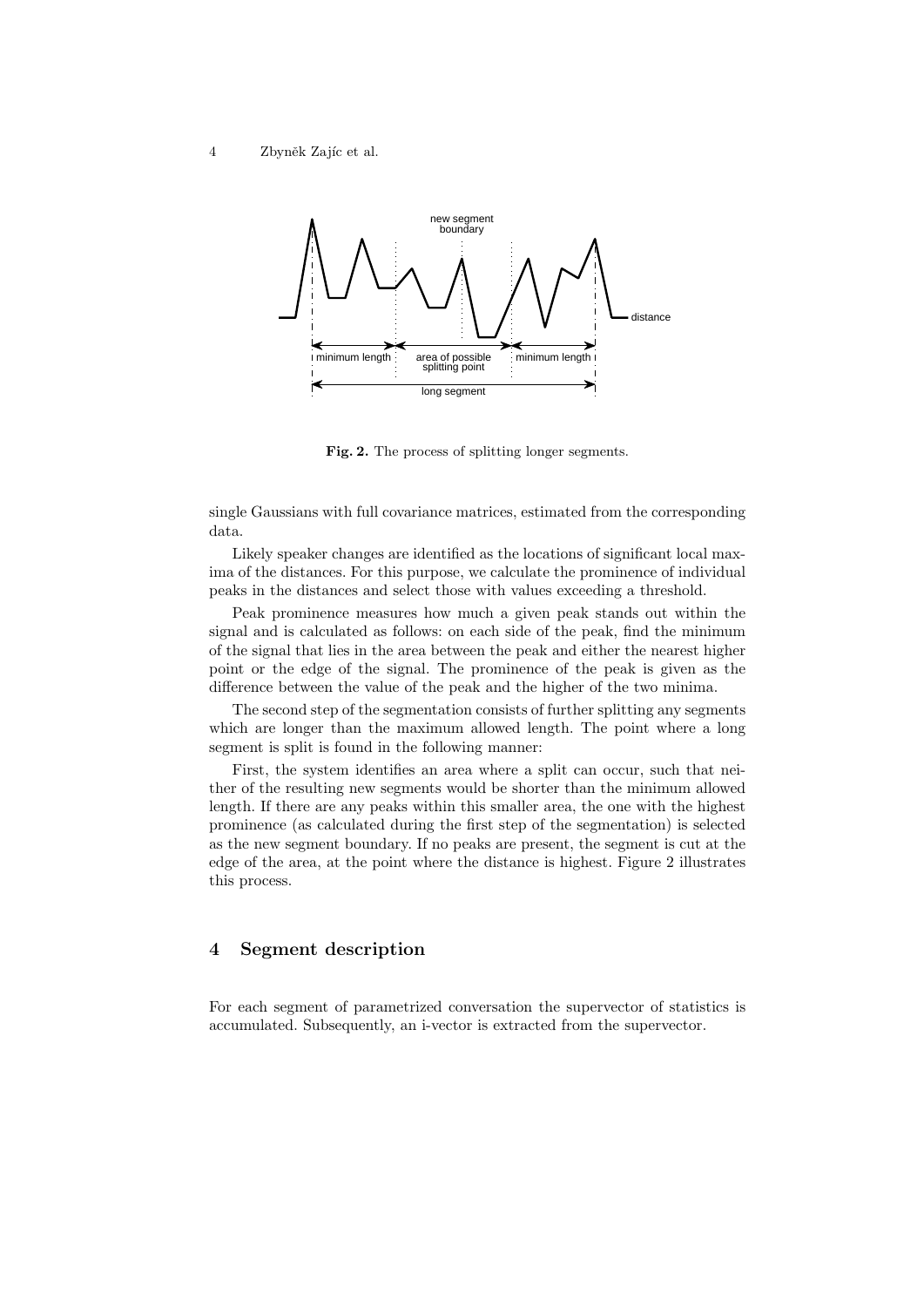#### 4.1 Statistics Extracted on GMM

For each segment of a parametrized conversation the supervector of statistics is accumulated. Supervector of statistics contains the first and zeroth statistical moments of speakers' data related to a Universal Background Model (UBM) based on GMM. This idea has origins in the speaker adaptation process [10], where these statistics are used as a descriptor of a new speaker.

First, a GMM trained on a huge amount of data from different speakers is used as a UBM and consists of a set of parameters  $\lambda_{\text{UBM}} = \{\omega_m, \mu_m, C_m\}_{m=1}^M$ , where M is the number of Gaussians in the UBM,  $\omega_m$ ,  $\mu_m$ ,  $C_m$  are the weight, mean and covariance of the  $m<sup>th</sup>$  Gaussian, respectively. In our case, the covariance matrix  $C_m$  is diagonal with vector  $\sigma_m$  on diagonal. Let  $O = \{o_t\}_{t=1}^T$  be the set of  $T$  feature vectors  $o_t$  of dimension  $D$  of one segment of conversation, and

$$
\gamma_m(\boldsymbol{o}_t) = \frac{\omega_m \mathcal{N}(\boldsymbol{o}_t; \boldsymbol{\mu}_m, \boldsymbol{C}_m)}{\sum_{m=1}^M \omega_m \mathcal{N}(\boldsymbol{o}_t; \boldsymbol{\mu}_m, \boldsymbol{C}_m)}
$$
(3)

be the posterior probability of  $m<sup>th</sup>$  Gaussian given a feature vector  $o_t$ . The soft count of the  $m<sup>th</sup>$  Gaussian (zeroth statistical moments of feature vectors) is  $n_m = \sum_{t=1}^T \gamma_m(o_t)$  and the sum of the first statistical moments of feature vectors with respect to the  $m<sup>th</sup>$  Gaussian is  $\boldsymbol{b}_m = \sum_{t=1}^T \gamma_m(\boldsymbol{o}_t) \boldsymbol{o}_t$ . The speaker's supervector for given data  $O$  is a concatenation of the zeroth and first statistical moments of  $O$ .

#### 4.2 i-Vectors

For i-vectors extraction the Factor Analysis (FA) approach [11] (or extended Joint Factor Analysis (JFA) [12] to handle more sessions of each speaker) is used for dimensionality reduction of the supervector of statistics. The generative i-vector model has the form

$$
\psi = m_0 + Tw + \epsilon, \ \ w \sim \mathcal{N}(\mathbf{0}, \mathbf{I}), \ \ \epsilon \sim \mathcal{N}(\mathbf{0}, \boldsymbol{\Sigma}), \tag{4}
$$

where **T** (of size  $D \times D_w$ ) is called the total variability space matrix, **w** is the segment's i-vector of dimension  $D_w$  having standard Gaussian distribution,  $m_0$ is the mean vector of  $\psi$ , however often the UBM's mean supervector  $m_0$  is taken instead as an approximation, and  $\epsilon$  is some residual noise with a diagonal covariance  $\Sigma$  constructed from covariance matrices  $C_1, \ldots, C_m$  of the UBM ordered on the diagonal of  $\Sigma$ . The i-vectors are also length-normalised [7]. Details about training of total variability space matrix  $T$  can be seen in [13] or [14].

Because of the differences between each conversation (and the similarity in one conversation), we also compute a conversation dependent PCA transformation, which further reduces the dimensionality of the i-vector  $w$ . The dimension of the PCA latent space is dependent on the parameter  $p$ , the ratio of eigenvalue mass [8] (in our case  $p = 0.5$ ).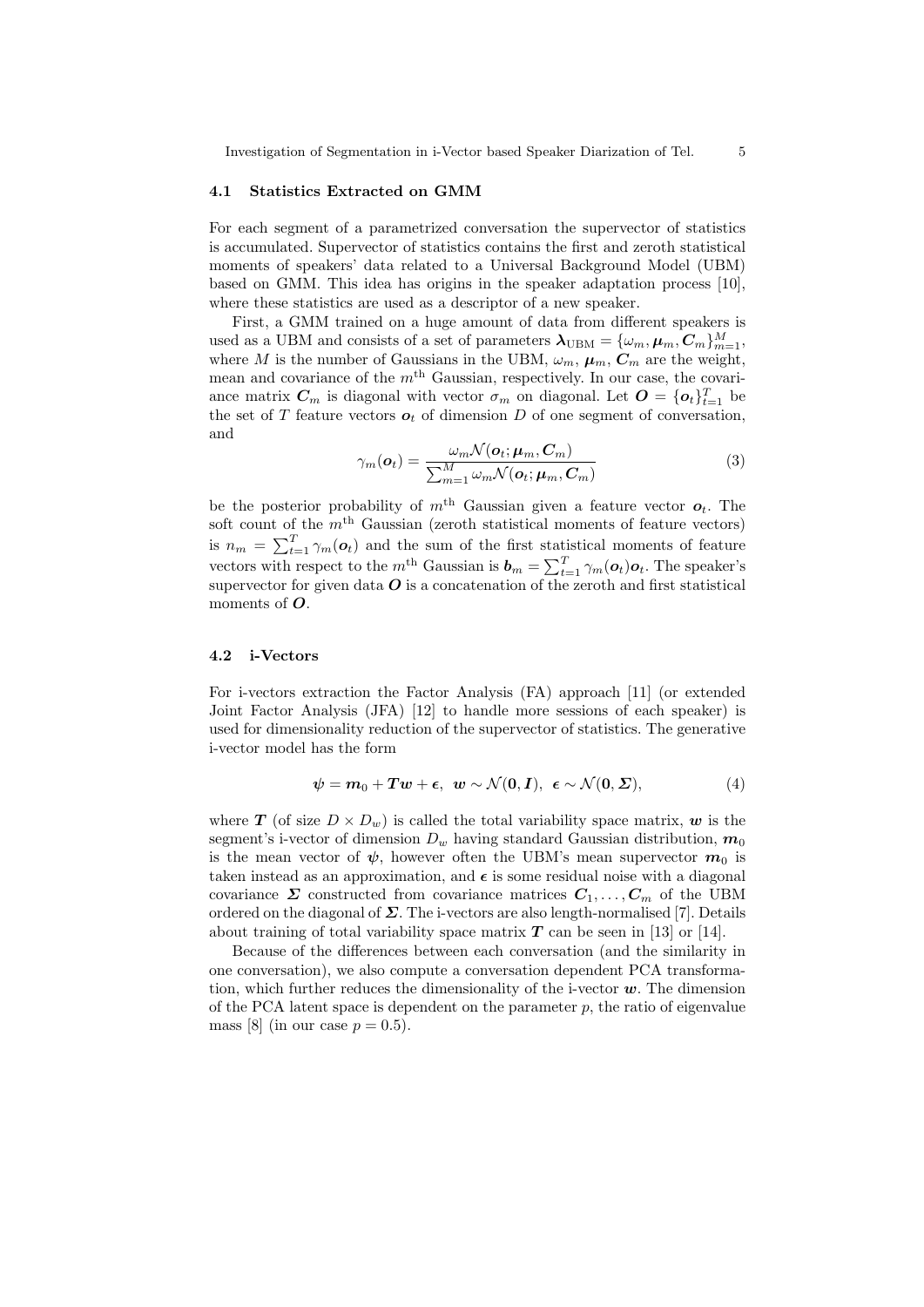#### 5 Clustering

The clustering of all segments is used for determining which segments are produced by the same speaker. Since our data only includes conversations with 2 speakers, we use K-means clustering into 2 clusters, based on cosine distance [8] of two i-vectors:

$$
dist(\boldsymbol{w}_1, \boldsymbol{w}_2) = \frac{\boldsymbol{w}_1^T \boldsymbol{w}_2}{\|\boldsymbol{w}_1\| \cdot \|\boldsymbol{w}_2\|},\tag{5}
$$

where  $w_1$  and  $w_2$  are these i-vectors.

# 6 Resegmentation

After clustering the segments, the new i-vector of each cluster is computed (only from data of each cluster) and resegmentation is made to get better results. This process is repeated iteratively until the clusters consist of the same segments as in previous iteration (or the maximum number of iterations is reached). After the i-vector resegmentation, data (in the form of acoustic features) belonging to each cluster are used to train the Gaussian Mixture Model (GMM) of this cluster. The whole conversation is then resegmented frame by frame according to the likelihood of each GMM.

# 7 Experiments

In this paper, we try to answer the question of whether segmentation by SCD can improve the performance of an i-vector based speaker diarization system compared to the use of a naive segmentation with constant length segments. The experiment was carried out on telephone conversations from the English part of CallHome corpus [15], where only two speaker conversations were selected (so the clustering can be limited to two clusters), this is 109 conversation each with about 10 min duration in a single telephone channel sampled at 8 kHz.

The feature extraction was based on Linear Frequency Cepstral Coefficients (LFCCs), Hamming window of length 25 ms with 10 ms shift of the window. There are 25 triangular filter banks which are spread linearly across the frequency spectrum, and 20 LFCCs were extracted. Delta coefficients were added leading to a 40-dimensional feature vector. Instead of the voice activity detector, the reference annotation about missed speech was used.

For naive segmentation, a 2 second window with 1 second of overlap was used. For segmentation by SCD, the length of the segments was set to 4 seconds maximum and 0.1 second minimum.

The i-vector extraction system was trained using the following corpora: NIST SRE 2004, NIST SRE 2005, NIST SRE 2006, Switchboard 1 Release 2 and Switchboard 2 Phase 3. The number of Gaussians in the UBM was set to 512. The latent dimension (dimension of i-vectors) in the FA total variability space matrix  $T$  in the i-vector extraction was set to 400. Finally, the dimension of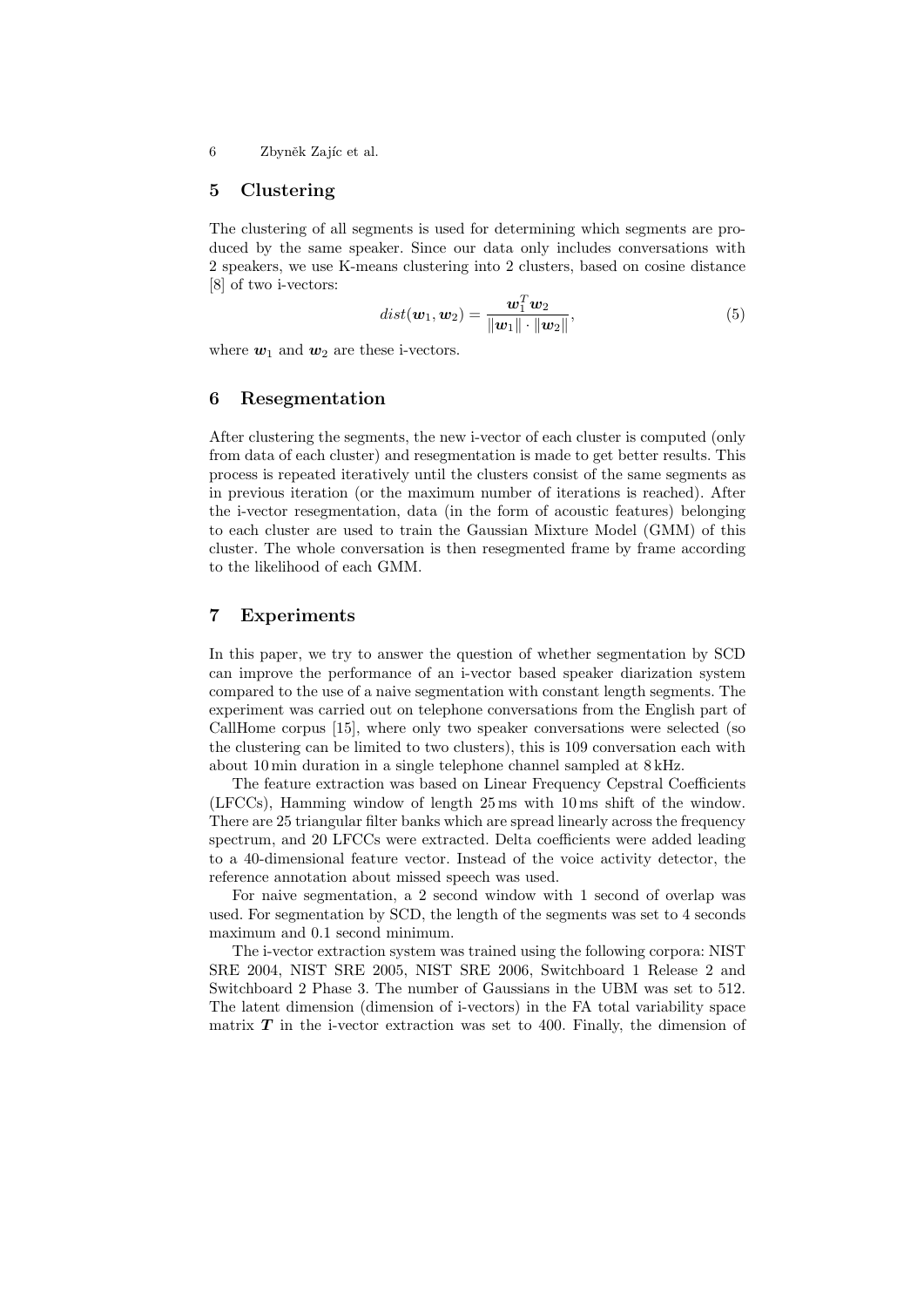

Fig. 3. Comparison of the system using SCD-based segmentation and constant window segmentation, before and after resegmentation. Results are given as given as DER[%].

the final i-vector was reduced by conversation dependent PCA with the ratio of eigenvalue mass  $p = 0.5$ .

In the resegmentation, the maximum iteration was set to 1000. The GMMs consisted of 1024 components and were trained by adaptation from a UBM.

#### 7.1 Results

For evaluation, the Diarization Error Rate (DER) was used as described and used by NIST in the RT evaluations [16], with 250 ms tolerance around the reference boundaries. DER combines all types of error (missed speech, mislabeled nonspeech, incorrect speaker cluster), but with correct information about the silence from the reference annotation, DER represents only the error in speaker cluster. The results are shown in Figure 3.

The experimental results of two approaches to the segmentation for speaker diarization task indicate, that the segmentation based on SCD brings better information for further clustering. However, the following iterations of resegmentation reduce the impact of inaccurate segmentation, making the final differences between systems with or without SCD negligible.

## 8 Conclusions

In this work, we compared two approaches to segmentation in an i-vector based speaker diarization system. The SCD segmentation method is based on finding the precise boundaries where the speaker is changing. On the other hand, the segmentation with constant length divides a conversation into short segments and relies on clustering and further resegmentation to refine the boundaries. The experimental results of these two approaches show that the SCD approach offers significantly better performance in the clustering stage, but the differences are diminished by the resegmentation. Therefore the naive segmentation is a sufficient approach for the speaker diarization system based on i-vectors.